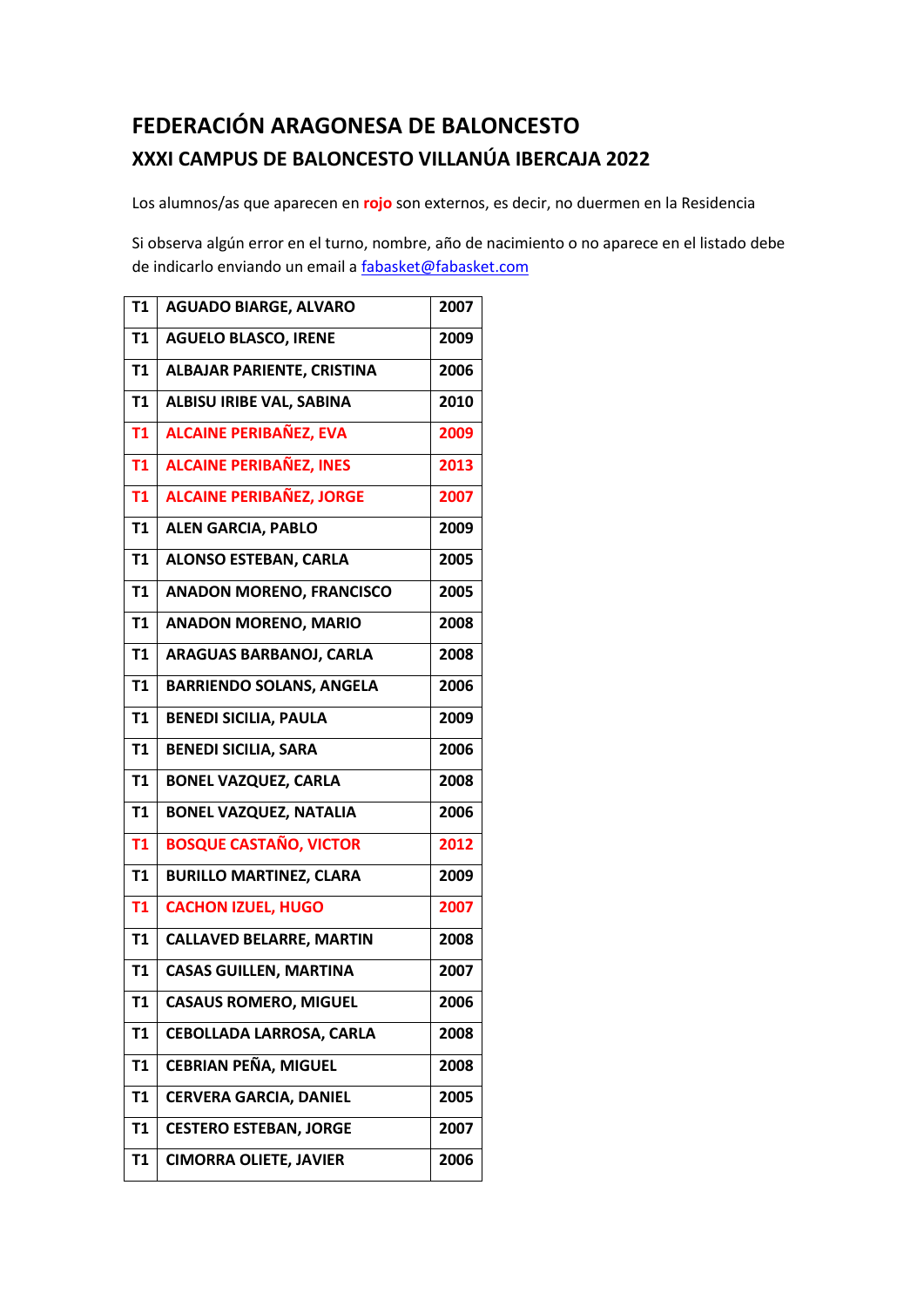| T1             | DE LASALA FERRER, MARIA         | 2011 |
|----------------|---------------------------------|------|
| <b>T1</b>      | DE SAN PIO CORDOVA, LEO         | 2009 |
| T1             | DEL RIO NAVAL, CLAUDIA          | 2008 |
| <b>T1</b>      | DIEGO SANCHO, PAULA P.          | 2010 |
| <b>T1</b>      | <b>DUFO ALASTRUEY, PABLO</b>    | 2012 |
| <b>T1</b>      | <b>ECHEGOYEN ALFARO, MARIA</b>  | 2011 |
| <b>T1</b>      | <b>ESCOBAR MARIN, GERALDINE</b> | 2008 |
| T <sub>1</sub> | <b>FANLO MORENO, MARTINA</b>    | 2011 |
| <b>T1</b>      | <b>FANLO ROS, PABLO</b>         | 2010 |
| <b>T1</b>      | <b>FERNANDEZ FORCEN, BOSCO</b>  | 2010 |
| <b>T1</b>      | <b>FERNANDEZ FORCEN, CARMEN</b> | 2008 |
| <b>T1</b>      | <b>FLORES VENTURA, CHLOE</b>    | 2014 |
| <b>T1</b>      | <b>FOSSE ARAUZO, TASIO</b>      | 2006 |
| T1             | <b>FUMANAL BACHERO, LAURA</b>   | 2006 |
| T <sub>1</sub> | <b>GAMARRA VALLET, LIZAR</b>    | 2009 |
| T <sub>1</sub> | <b>GARCIA ALGABA, ARALE</b>     | 2011 |
| <b>T1</b>      | <b>GARCIA DOMINGUEZ, ELENA</b>  | 2009 |
| <b>T1</b>      | <b>GARCIA GIMENEZ, VICTOR</b>   | 2010 |
| T <sub>1</sub> | <b>GARGALLO AISA, JAIME</b>     | 2010 |
| <b>T1</b>      | <b>GARICANO AGREDA, JACOBO</b>  | 2006 |
| T1             | <b>GASCA SAIZ, JORGE</b>        | 2007 |
| <b>T1</b>      | <b>GIMENO ARRONDO, MANUEL</b>   | 2009 |
| T1             | <b>GONZALEZ LOPEZ, CAROLINA</b> | 2008 |
| <b>T1</b>      | <b>GUALLAR FANDOS, ANDREA</b>   | 2010 |
| <b>T1</b>      | <b>GUIMERA ALMORIN, ANAIS</b>   | 2008 |
| <b>T1</b>      | HERRANDO LOPEZ, MARTIN          | 2010 |
| T <sub>1</sub> | <b>HERRANDO PONZ, PEDRO</b>     | 2010 |
| T <sub>1</sub> | HIDALGO CASADO, IÑIGO           | 2010 |
| T <sub>1</sub> | <b>IBAÑEZ LOPEZ, GUZMAN</b>     | 2011 |
| T <sub>1</sub> | <b>KRASTEV PETKOVA, KATHRIN</b> | 2006 |
| T <sub>1</sub> | <b>KUNZ SANCHEZ, ANGELA</b>     | 2008 |
| <b>T1</b>      | <b>LACASTA DIESTE, IAN</b>      | 2010 |
| <b>T1</b>      | <b>LACASTA DIESTE, LEO</b>      | 2009 |
| T <sub>1</sub> | LACASTA ROLDAN, MIGUEL D.       | 2010 |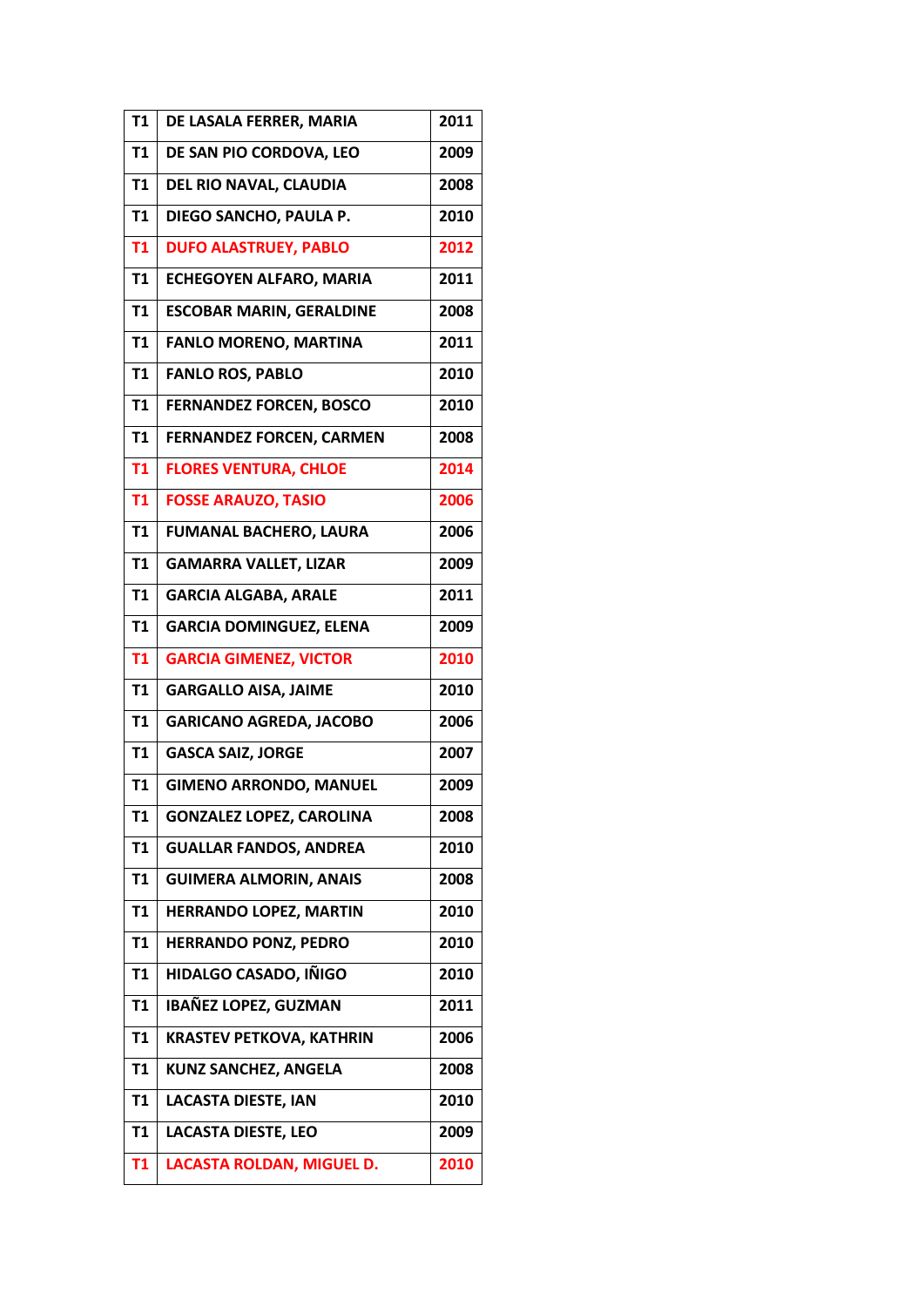| <b>T1</b>      | LAGUNA GALVEZ, MARTINA            | 2010 |
|----------------|-----------------------------------|------|
| T <sub>1</sub> | <b>LAHUERTA GOMEZ, IRENE</b>      | 2006 |
| T1             | <b>LARDIES LANUZA, MARTINA</b>    | 2008 |
| <b>T1</b>      | <b>LARRAZ RUIZ, LUCA</b>          | 2010 |
| T1             | <b>LASECA RAMOS, JUAN</b>         | 2008 |
| <b>T1</b>      | <b>LAZARO MATA, ADRIAN</b>        | 2007 |
| <b>T1</b>      | LOPEZ MIRANDA, NICOLAS            | 2006 |
| T <sub>1</sub> | LOZANO PASCUAL, MARTINA           | 2008 |
| T1             | LUENGO COMIN, ALVARO              | 2006 |
| T1             | <b>MARTINEZ DOMINGUEZ, CLARA</b>  | 2012 |
| <b>T1</b>      | <b>MARTINEZ DOMINGUEZ, PABLO</b>  | 2010 |
| <b>T1</b>      | <b>MARTINEZ MARTINEZ, CARLOTA</b> | 2011 |
| T1             | <b>MARTINEZ MARZO, ADRIANA</b>    | 2011 |
| <b>T1</b>      | <b>MEURA GARCIA, GALA</b>         | 2008 |
| T <sub>1</sub> | <b>MEURA GARCIA, LEO</b>          | 2009 |
| <b>T1</b>      | MORALEJO LOPEZ, ALEJANDRA         | 2011 |
| <b>T1</b>      | <b>MORALEJO LOPEZ, MATEO</b>      | 2010 |
| T1             | <b>MORALES ALONSO, LORIEN</b>     | 2010 |
| T <sub>1</sub> | <b>MORALES ALONSO, YAGO</b>       | 2007 |
| <b>T1</b>      | <b>MORALES BAEYENS, ALVARO</b>    | 2011 |
| T1             | <b>MORALES BAEYENS, NICOLAS</b>   | 2008 |
| <b>T1</b>      | <b>MORALES BUENO, ISABEL</b>      | 2006 |
| T1             | <b>MORENO DE AYERBE, CARMEN</b>   | 2011 |
| <b>T1</b>      | MORENO IBAÑEZ, IVAN               | 2010 |
| <b>T1</b>      | <b>MORENO LANAJA, MATEO</b>       | 2009 |
| T1             | <b>MORENO ORENSANZ, NESTOR</b>    | 2008 |
| <b>T1</b>      | <b>MORENO SASTRE, PALMA</b>       | 2010 |
| T <sub>1</sub> | MUÑOZ ZORRILLA, JAVIER            | 2007 |
| T1             | <b>MUR GASTON, ABRIL</b>          | 2008 |
| T1             | <b>NAVARRO LAHUERTA, EVA</b>      | 2006 |
| T1             | NAVASA FERRANDEZ, JAIME           | 2010 |
| T <sub>1</sub> | OCHOA ROCHE, SANDRA               | 2006 |
| T <sub>1</sub> | OÑATE MARTIN, JULIA               | 2006 |
| T1             | OÑATE MARTIN, PAULA               | 2008 |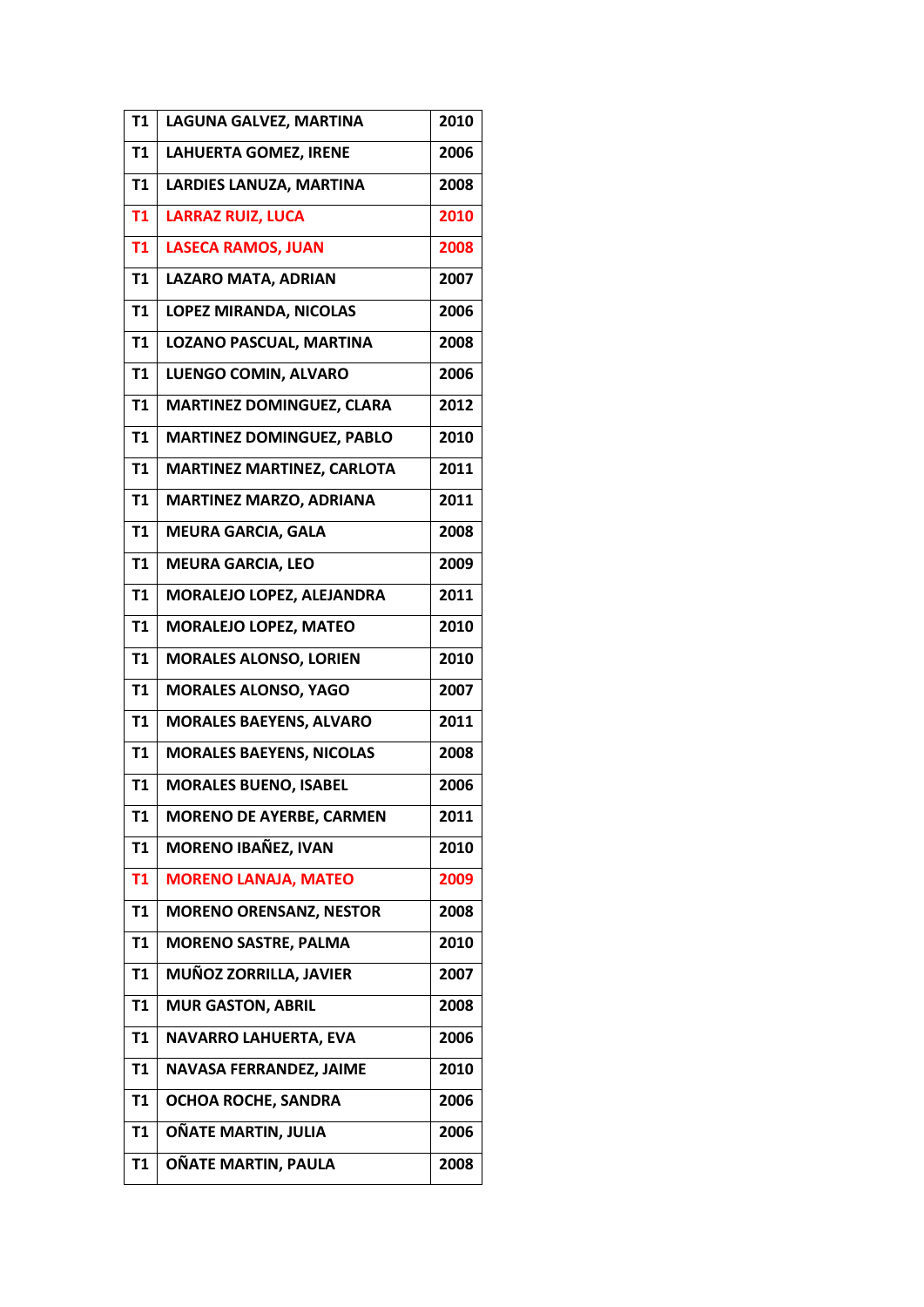| T1             | <b>ORTA LON, PAULA</b>          | 2008 |
|----------------|---------------------------------|------|
| T1             | PALACIN ESPAÑOL, IXEYA          | 2008 |
| T1             | PAMPLONA SERRANO, MATIAS        | 2007 |
| <b>T1</b>      | PEREZ CANTIN, ALICIA            | 2006 |
| T <sub>1</sub> | PEREZ CASTEL, ALVARO            | 2010 |
| <b>T1</b>      | PEREZ TARAGÜEL, ANDREA          | 2009 |
| <b>T1</b>      | PEREZ VIÑUALES, ALONSO          | 2010 |
| T1             | PUERTOLAS VISA, ATENEA          | 2010 |
| T1             | <b>PUNSAC CENTELLES, ANA</b>    | 2010 |
| <b>T1</b>      | RIVERA MARTIN, ALFONSO          | 2010 |
| T1             | ROA BUÑUEL, ALEJANDRO           | 2009 |
| T <sub>1</sub> | <b>ROA BUÑUEL, LUCAS</b>        | 2009 |
| <b>T1</b>      | <b>RUBIO SANCHO, INES</b>       | 2008 |
| T <sub>1</sub> | <b>RUIZ LOSILLA, INES</b>       | 2006 |
| T <sub>1</sub> | <b>SANCHEZ COLL, CARLA</b>      | 2008 |
| T1             | <b>SANCHEZ COLL, PAOLA</b>      | 2006 |
| <b>T1</b>      | <b>SANCHEZ GIL, ANA</b>         | 2007 |
| <b>T1</b>      | <b>SANCHO JAEN, OSCAR</b>       | 2007 |
| T <sub>1</sub> | <b>SANGUESA VICENTE, JORGE</b>  | 2007 |
| <b>T1</b>      | <b>SENANTE LAHOZ, PABLO</b>     | 2010 |
| T1             | <b>SERRANO BLASCO, JAVIER</b>   | 2009 |
| T <sub>1</sub> | <b>SERRANO BLASCO, PAULA</b>    | 2011 |
| T1             | <b>SESE LERA, ARA</b>           | 2008 |
| <b>T1</b>      | <b>SOGAS CELMA, ALEX</b>        | 2006 |
| <b>T1</b>      | SOLCHAGA PEÑIN, INES            | 2007 |
| <b>T1</b>      | <b>TORRECILLA BLASCO, CELIA</b> | 2006 |
| <b>T1</b>      | <b>VICENTE MORENO, CRISTINA</b> | 2011 |
| <b>T1</b>      | YAGÜE VIDAL, PAULA              | 2006 |
| <b>T1</b>      | ZUÑIGA MARTINEZ, SAMUEL         | 2008 |
| T <sub>2</sub> | <b>ABAD BAENA, JULIA</b>        | 2010 |
| <b>T2</b>      | <b>AGUIRAN VIÑALS, ANGELA</b>   | 2009 |
| T <sub>2</sub> | <b>AGUIRAN VIÑALS, CARLA</b>    | 2009 |
| T <sub>2</sub> | <b>ALARMA MORENTIN, SAUL</b>    | 2008 |
| T <sub>2</sub> | ALIAGA ARANDA, JAIME            | 2011 |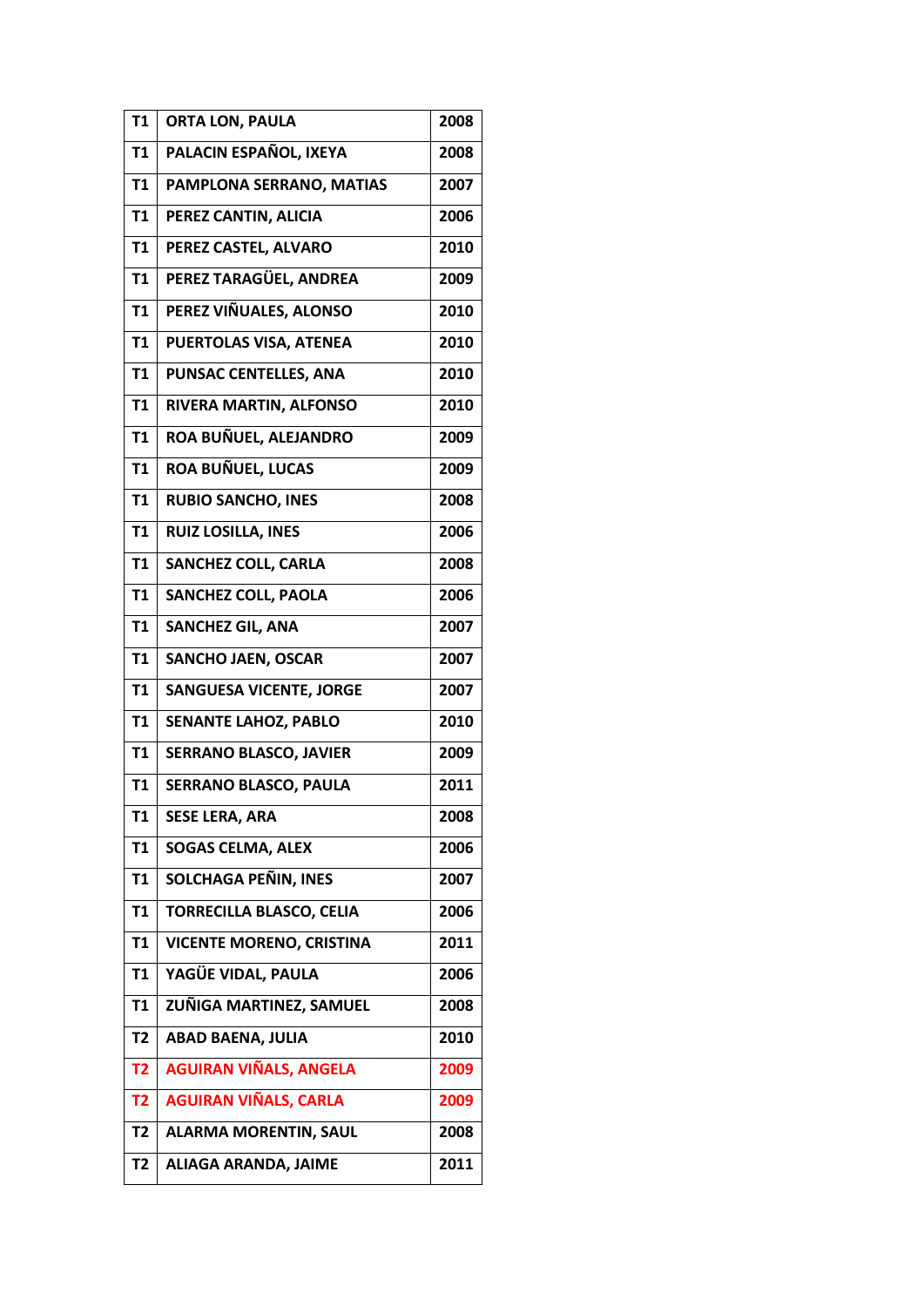| T <sub>2</sub> | <b>ALONSO ESTEBAN, ROMAN</b>       | 2008 |
|----------------|------------------------------------|------|
| T <sub>2</sub> | ALONSO PLANILLO, ALVARO            | 2011 |
| T <sub>2</sub> | <b>ALVAREZ CABEZA, ANDREA</b>      | 2008 |
| <b>T2</b>      | <b>ALVAREZ CABEZA, JORGE</b>       | 2011 |
| <b>T2</b>      | <b>ANIENTO GOMEZ, CARLOTA</b>      | 2011 |
| T <sub>2</sub> | ANTOÑANZAS MIRANDA, CARMEN         | 2011 |
| <b>T2</b>      | <b>ARGUEDAS OTEO, MARCEL</b>       | 2011 |
| T <sub>2</sub> | ARMENTIA SALVATIERRA, SARA         | 2011 |
| T <sub>2</sub> | <b>ARREGUI SANZ, CECILIA</b>       | 2011 |
| T <sub>2</sub> | <b>AURE MARCO, JORGE</b>           | 2013 |
| T <sub>2</sub> | <b>AURED VILLARREAL, ALEJANDRA</b> | 2010 |
| T <sub>2</sub> | <b>AYNOS SAN JUAN, LAURA</b>       | 2011 |
| <b>T2</b>      | <b>AYNOS SAN JUAN, ROMAN</b>       | 2013 |
| T <sub>2</sub> | <b>BARRAGAN NAVARRO, DIEGO</b>     | 2013 |
| T <sub>2</sub> | <b>BARRERO ORTIZ ZARATE, SOFIA</b> | 2011 |
| T <sub>2</sub> | <b>BENITO CATEDIANO, NAIARA</b>    | 2011 |
| T <sub>2</sub> | <b>BOLEA RANERA, DIEGO</b>         | 2011 |
| <b>T2</b>      | <b>BUENO DOMINGO, ANDRES</b>       | 2011 |
| <b>T2</b>      | <b>CABALLERO LUCERO, PABLO</b>     | 2011 |
| T <sub>2</sub> | <b>CABALLERO LUCERO, PEDRO</b>     | 2007 |
| T <sub>2</sub> | <b>CANO SANZ, EDUARDO</b>          | 2011 |
| T <sub>2</sub> | <b>CARDIEL SANCHO, LEYRE</b>       | 2009 |
| T2             | <b>CASTILLA GARCIA, ALICIA</b>     | 2011 |
| T <sub>2</sub> | <b>CHERCOLES SANZ, MARTINA</b>     | 2010 |
| T <sub>2</sub> | <b>CHUECA GUERRERO, PATRICIA</b>   | 2011 |
| T <sub>2</sub> | <b>CHUECA GUERRERO, SOFIA</b>      | 2012 |
| T <sub>2</sub> | <b>CISNERO ASO, MARIO</b>          | 2011 |
| T <sub>2</sub> | <b>COLOM MARTINEZ, CHLOE</b>       | 2013 |
| T <sub>2</sub> | <b>COLOM MARTINEZ, LEO</b>         | 2013 |
| T <sub>2</sub> | <b>CORNAGO SERRANO, CESAR</b>      | 2013 |
| T <sub>2</sub> | <b>CORUJO LAS, HUGO</b>            | 2008 |
| T <sub>2</sub> | <b>CRESPO SANCHEZ, CLAUDIA</b>     | 2008 |
| <b>T2</b>      | <b>CRESPO SANCHEZ, HERNAN</b>      | 2011 |
| T2             | <b>DOMEQUE CASSIDY, EVAN</b>       | 2011 |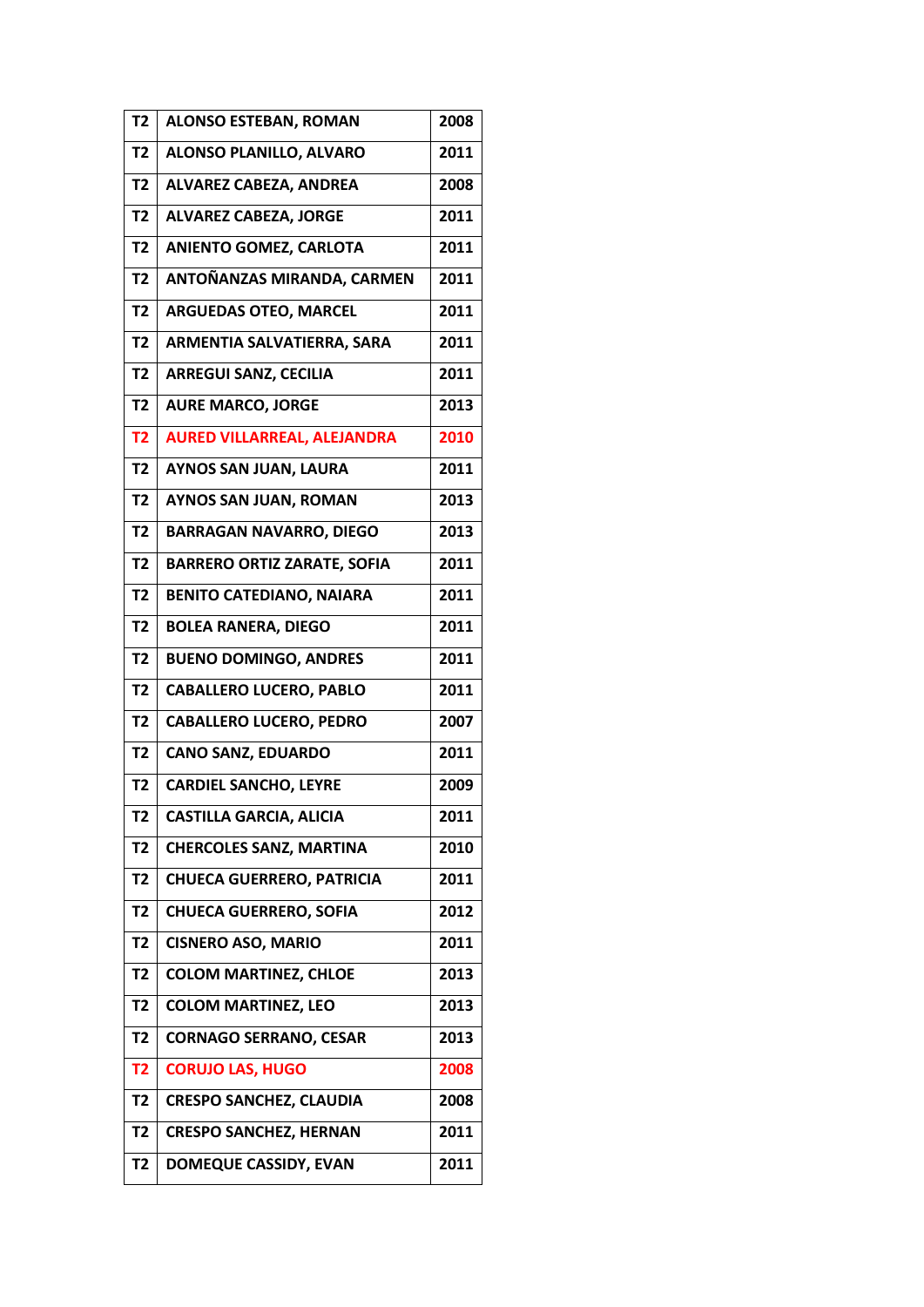| T <sub>2</sub> | DOMINGUEZ NAVARRETE, MALENA         | 2010 |
|----------------|-------------------------------------|------|
| T <sub>2</sub> | <b>DOMINGUEZ NAVARRETE, PILAR</b>   | 2010 |
| T <sub>2</sub> | <b>ENNIS, CIAN</b>                  | 2007 |
| T <sub>2</sub> | <b>ESCARTIN SAEZ DE ADANA, INES</b> | 2008 |
| <b>T2</b>      | <b>ESCARTIN SAEZ DE ADANA, IVAN</b> | 2008 |
| T <sub>2</sub> | <b>ESPINOSA ESTEBAN, JORGE</b>      | 2013 |
| T <sub>2</sub> | <b>ESPONERA LOZANO, CLAUDIA</b>     | 2011 |
| T <sub>2</sub> | <b>FERNANDEZ CIERCOLES, NURIA</b>   | 2008 |
| T <sub>2</sub> | FERNANDEZ LAFUENTE, GUILLERMO       | 2011 |
| T <sub>2</sub> | <b>FLORES VENTURA, CHLOE</b>        | 2014 |
| T <sub>2</sub> | <b>FONDON PEREZ, ADRIAN</b>         | 2011 |
| <b>T2</b>      | <b>FRANCISCO PASCUAL, INES</b>      | 2011 |
| T <sub>2</sub> | <b>FUERTES GUILLERMO, TASIO</b>     | 2013 |
| T <sub>2</sub> | <b>GALINDO GARCIA, DIEGO</b>        | 2011 |
| <b>T2</b>      | <b>GALVEZ GRASA, JIMENA</b>         | 2011 |
| <b>T2</b>      | <b>GARCIA ALONSO, LOLA</b>          | 2011 |
| T <sub>2</sub> | <b>GARCIA ARDID, JUAN</b>           | 2011 |
| T <sub>2</sub> | <b>GARCIA BUENO, LARA</b>           | 2011 |
| T <sub>2</sub> | <b>GARCIA GUZMAN, TOMAS</b>         | 2013 |
| T <sub>2</sub> | <b>GARCIA PELLEJERO, ALVARO</b>     | 2013 |
| T <sub>2</sub> | <b>GARCIA ROYO, SOFIA</b>           | 2011 |
| <b>T2</b>      | <b>GARCIA RUBIO, ALBA ISABEL</b>    | 2011 |
| T <sub>2</sub> | <b>GARCIA TELLO, CARLOTA</b>        | 2008 |
| T <sub>2</sub> | <b>GARULO GARDE, IRATI</b>          | 2011 |
| T <sub>2</sub> | <b>GARULO GARDE, LUCAS</b>          | 2013 |
| T <sub>2</sub> | <b>GERMAN GIMENEZ, ADRIANA</b>      | 2011 |
| T <sub>2</sub> | <b>GIL MARQUES, INES</b>            | 2008 |
| T <sub>2</sub> | <b>GIMENEZ DE MIGUEL, IRENE</b>     | 2011 |
| T <sub>2</sub> | <b>GIMENO BERDASCAS, DIEGO</b>      | 2007 |
| T <sub>2</sub> | <b>GIMENO MARTINEZ, DIEGO</b>       | 2011 |
| T <sub>2</sub> | <b>GIMENO OLIVAN, PABLO</b>         | 2011 |
| T <sub>2</sub> | <b>GINER PRESA, HUGO</b>            | 2013 |
| T <sub>2</sub> | <b>GINER PRESA, LUCAS</b>           | 2011 |
| <b>T2</b>      | <b>GOMEZ HIDALGO, NAIRA</b>         | 2013 |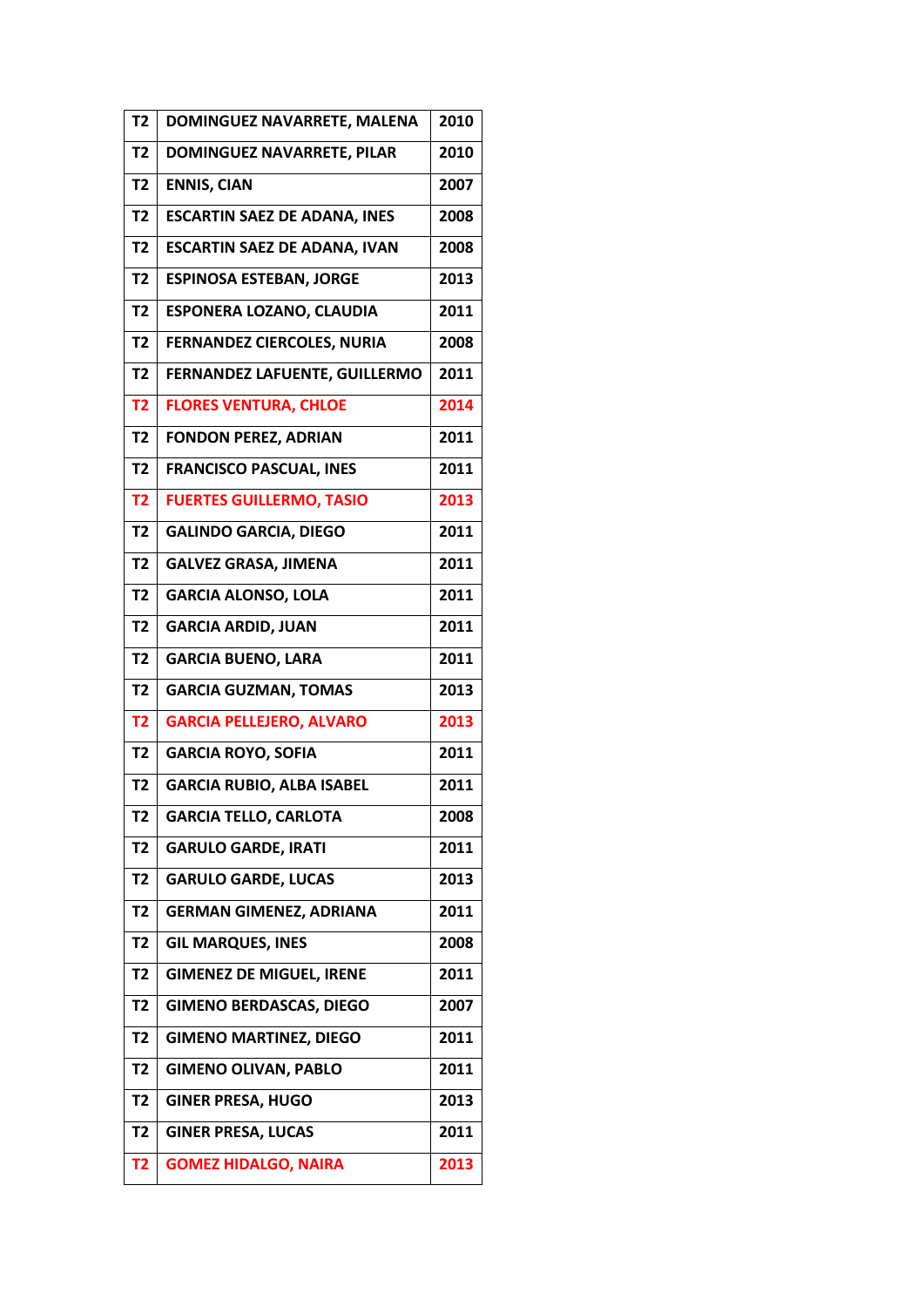| T <sub>2</sub> | <b>GONI GONZALEZ, MARIA</b>       | 2011 |
|----------------|-----------------------------------|------|
| <b>T2</b>      | <b>GONZALEZ DE MARCOS, ITZIAR</b> | 2008 |
| T <sub>2</sub> | <b>GOTOR BUENO, SAMUEL</b>        | 2008 |
| T <sub>2</sub> | <b>GRACIA HERRERO, ISABEL</b>     | 2009 |
| T <sub>2</sub> | <b>GUTIERREZ ALONSO, JULIA</b>    | 2013 |
| T <sub>2</sub> | <b>HERRAN SANZ, ELISA</b>         | 2011 |
| T <sub>2</sub> | HINOJAR ARROYO, IRIA              | 2012 |
| T <sub>2</sub> | HINOJAR GARCIA, ALEJANDRO         | 2008 |
| T <sub>2</sub> | <b>JIMENEZ ARRIBAS, INES</b>      | 2011 |
| T <sub>2</sub> | JULVEZ PARDILLOS, ALEJANDRO       | 2010 |
| T <sub>2</sub> | <b>JULVEZ PARDILLOS, SOFIA</b>    | 2008 |
| <b>T2</b>      | <b>LACUEVA ASCASO, FRANCISCO</b>  | 2011 |
| T <sub>2</sub> | LAITA DIESTE, PALOMA              | 2008 |
| T <sub>2</sub> | LAJUSTICIA OLIVERA, NEREA         | 2008 |
| <b>T2</b>      | LAZARO ANADON, JAIME              | 2011 |
| T <sub>2</sub> | LOPEZ VILLANUEVA, JORGE           | 2011 |
| <b>T2</b>      | <b>LORENZO USON, JAVIER</b>       | 2008 |
| T <sub>2</sub> | <b>LORENZO USON, JORGE</b>        | 2011 |
| <b>T2</b>      | <b>MARCELLAN PEREZ, NOA</b>       | 2011 |
| T <sub>2</sub> | <b>MARCO RUIZ, DIEGO</b>          | 2011 |
| T <sub>2</sub> | <b>MARCUELLO SANCHEZ, MARTIN</b>  | 2008 |
| T <sub>2</sub> | <b>MARQUEZ RUIZ, PABLO</b>        | 2013 |
| T2             | <b>MARTINEZ SEVILLA, ENECO</b>    | 2007 |
| T <sub>2</sub> | MILOIU, DAVID RICARDO             | 2007 |
| T <sub>2</sub> | <b>MONTALBAN MOLINOS, MARIA</b>   | 2009 |
| T <sub>2</sub> | <b>MORA HERRERO, DANIEL</b>       | 2013 |
| T <sub>2</sub> | NAVARRO MARTINEZ, VALERIA         | 2011 |
| T <sub>2</sub> | <b>NAVARRO POLO, JORGE</b>        | 2011 |
| T <sub>2</sub> | PARRA TORTAJADA, CLAUDIA          | 2008 |
| T2             | PASCUAL MOY, ALEX                 | 2007 |
| T <sub>2</sub> | PEREZ DE LA FUENTE, ELIA          | 2011 |
| T <sub>2</sub> | PEREZ DE LA FUENTE, PABLO         | 2008 |
| <b>T2</b>      | PEREZ LABORDA, LEONARDO           | 2011 |
| T2             | PEREZ LABORDA, MAXIMO             | 2013 |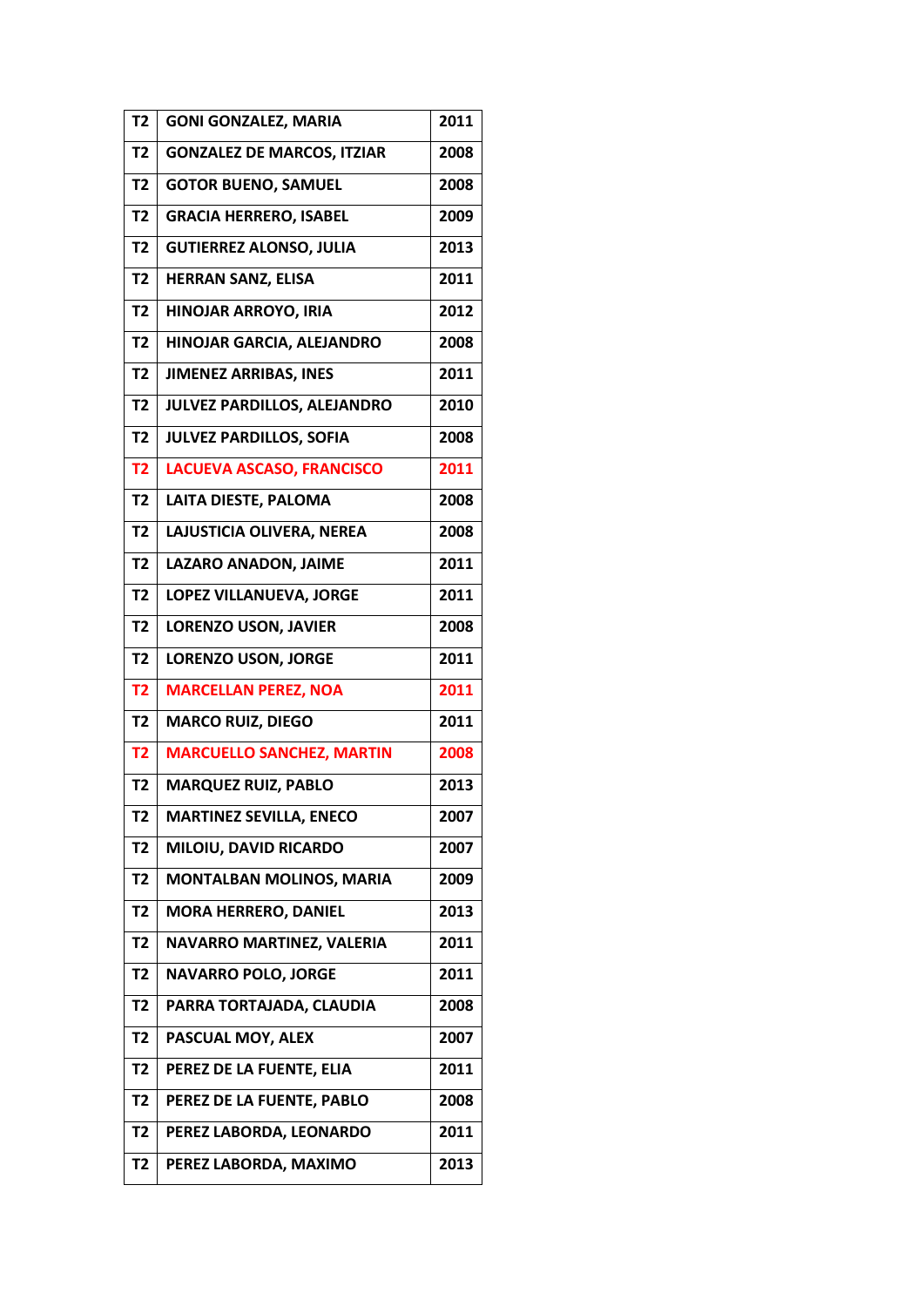| T <sub>2</sub> | PINA LABORDA, CARLOTA              | 2013 |
|----------------|------------------------------------|------|
| T <sub>2</sub> | <b>RECAJ SALGUERO, SAMUEL</b>      | 2011 |
| T <sub>2</sub> | RODRIGUEZ DEL CHICCA, ELIA         | 2013 |
| T <sub>2</sub> | <b>RUBIO FONTE, ALVARO</b>         | 2008 |
| <b>T2</b>      | <b>RUIZ RIAGUAS, MARCOS</b>        | 2007 |
| T <sub>2</sub> | <b>SALA LOZANO, PAU</b>            | 2007 |
| T <sub>2</sub> | <b>SANTAFE FONTS, ANGELA</b>       | 2013 |
| T <sub>2</sub> | <b>SANTAFE FONTS, DAVID</b>        | 2011 |
| T <sub>2</sub> | <b>SERRANO BARRADO, BLANCA</b>     | 2011 |
| T <sub>2</sub> | <b>SERRANO BARRADO, PAULA</b>      | 2008 |
| T <sub>2</sub> | <b>SORIA PUENTE, CLARA</b>         | 2013 |
| T <sub>2</sub> | <b>SORIA PUENTE, INES</b>          | 2011 |
| T <sub>2</sub> | <b>TORRES MACIA, YAIZA</b>         | 2008 |
| T <sub>2</sub> | <b>TORRUBIA CUBERO, MARIO</b>      | 2008 |
| T <sub>2</sub> | <b>URGEL DE GREGORIO, IGNACIO</b>  | 2008 |
| T <sub>2</sub> | <b>VALENCIA GUILLEN, IRENE</b>     | 2011 |
| T <sub>2</sub> | <b>VALLE ZARCA, CRISTINA</b>       | 2011 |
| T <sub>2</sub> | <b>VELAZQUEZ SAMPER, DIEGO</b>     | 2011 |
| T <sub>2</sub> | <b>VILA BUESA, JAIME</b>           | 2011 |
| T <sub>2</sub> | <b>VILLALBA CATALAN, ALVARO J.</b> | 2008 |
| T <sub>2</sub> | VIÑADO VIÑADO, JOAQUIN             | 2011 |
| T <sub>2</sub> | <b>VILLAR JAKOBSEN, ERIK</b>       | 2006 |
| T2             | <b>ZAMORA SANZ, REBECA</b>         | 2011 |
| T <sub>3</sub> | ABIZANDA ARMADA, NOELIA            | 2008 |
| T <sub>3</sub> | <b>ALONSO GARCIA, MARTA</b>        | 2008 |
| T <sub>3</sub> | <b>AMERIGO SANCHEZ, JON</b>        | 2011 |
| T3             | ARA MUR, MIKAELA                   | 2011 |
| T3             | <b>ARBIZU ERVITI, MARIA</b>        | 2007 |
| T <sub>3</sub> | ARMENDARIZ GARCIA, PAULA           | 2007 |
| T3             | <b>ARNAS HIDALGO, PABLO</b>        | 2008 |
| T3             | <b>ARRUEGO CUBERO, LEO</b>         | 2009 |
| T3             | <b>ARRUFAT COSCOLLUELA, LUCIA</b>  | 2010 |
| T <sub>3</sub> | <b>ARTAL ARRIETA, IRENE</b>        | 2011 |
| T3             | <b>AUSEENS VAZQUEZ, ALEJANDRO</b>  | 2006 |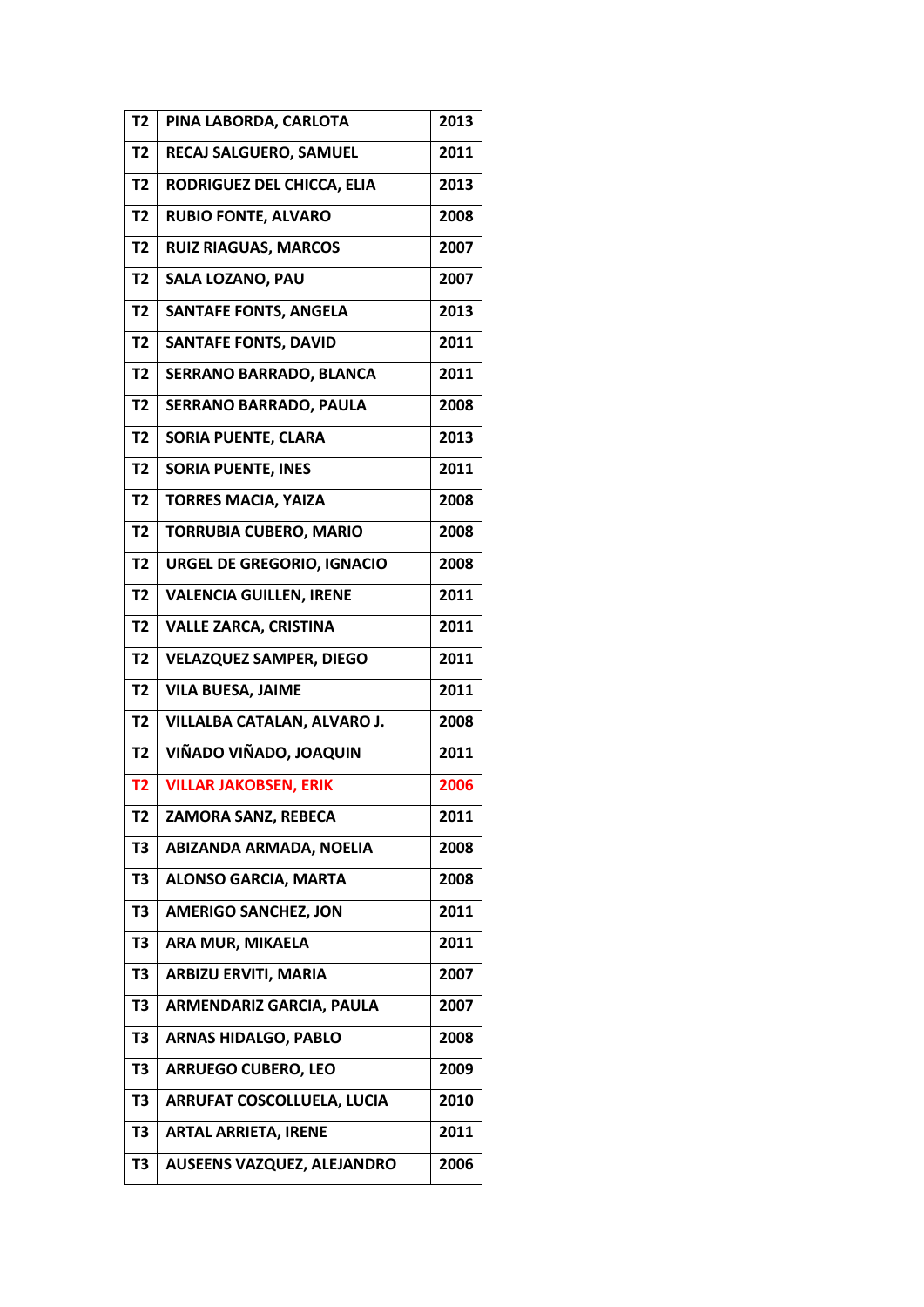| T <sub>3</sub> | <b>AZAGRA VICENTE, ADRIAN</b>    | 2011 |
|----------------|----------------------------------|------|
| T <sub>3</sub> | <b>BARCELONA COLERA, PILAR</b>   | 2011 |
| T <sub>3</sub> | <b>BECERRO KEGEL, CRISTINA</b>   | 2006 |
| T <sub>3</sub> | <b>BEISTI TELLO, CRISTIAN</b>    | 2012 |
| T <sub>3</sub> | <b>BELLON DOMINGO, NADIA</b>     | 2011 |
| T <sub>3</sub> | <b>BESCOS GHERGHINA, JAVIER</b>  | 2006 |
| T <sub>3</sub> | <b>BIBIAN SORIANO, IXEIA</b>     | 2011 |
| T <sub>3</sub> | <b>BORDEJE ARANAZ, YAIZA</b>     | 2010 |
| T <sub>3</sub> | <b>BRAVO RUBIO, ELENA</b>        | 2011 |
| T <sub>3</sub> | <b>CABALLE COARASA, IRENE</b>    | 2006 |
| T <sub>3</sub> | <b>CALVO SESE, RAUL</b>          | 2011 |
| T <sub>3</sub> | <b>CARRERO ETAME, MAEL</b>       | 2008 |
| T <sub>3</sub> | <b>CASABON ZAPORTA, PAULA</b>    | 2008 |
| T <sub>3</sub> | <b>CASADO EMBARBA, JORGE</b>     | 2008 |
| T <sub>3</sub> | <b>CASTILLO VELILLA, ANA</b>     | 2011 |
| T <sub>3</sub> | <b>CEGOÑINO RODRIGUEZ, DARIO</b> | 2011 |
| T3             | <b>CELMA GOMEZ, NURIA</b>        | 2008 |
| T <sub>3</sub> | <b>COB ARANDA, SANTIAGO</b>      | 2008 |
| T <sub>3</sub> | <b>COLOMINA USON, JUAN</b>       | 2011 |
| T <sub>3</sub> | <b>CORNAGO LOPEZ, NORA</b>       | 2011 |
| T <sub>3</sub> | <b>CUARTERO GIMENEZ, MARIO</b>   | 2008 |
| T3             | <b>CUESTA VALLEJO, HUGO</b>      | 2011 |
| T3             | DE JUAN IGLESIAS, EMMA           | 2008 |
| T <sub>3</sub> | <b>DELGADO DELSO, ALICIA</b>     | 2009 |
| T <sub>3</sub> | <b>DIAZ MARIN, SHEILA</b>        | 2011 |
| T <sub>3</sub> | <b>ESTEBAN ALLUE, MARIA</b>      | 2008 |
| T3             | <b>FERNANDEZ VICENTE, ANGEL</b>  | 2012 |
| T <sub>3</sub> | <b>FERRER LANASPA, LUCAS</b>     | 2006 |
| T <sub>3</sub> | FRANCA ALCACERA, AITANA          | 2008 |
| T <sub>3</sub> | FRANCA ALCACERA, IRAYA           | 2011 |
| T3             | FRISA GARCIA, ADRIAN             | 2008 |
| T3             | <b>GARCIA CASTILLO, PILAR</b>    | 2009 |
| T <sub>3</sub> | <b>GARCIA GARCIA, ZAYRA</b>      | 2011 |
| T3             | GARCIA IBAÑEZ, ADRIANA           | 2007 |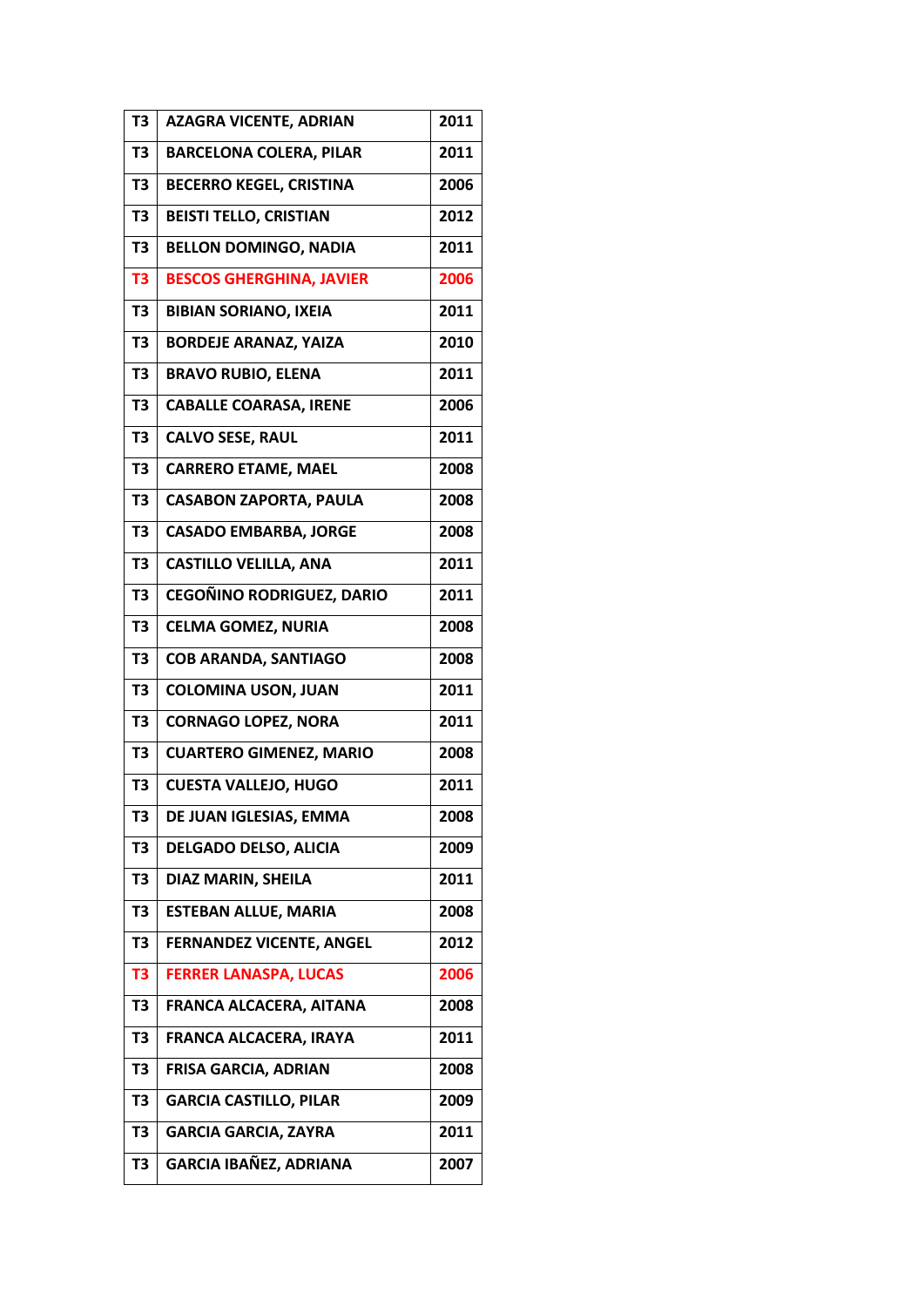| T3             | <b>GARCIA PELLEJERO, ADRIAN</b>    | 2009 |
|----------------|------------------------------------|------|
| T <sub>3</sub> | <b>GARCIA PEREZ, ALEJANDRO</b>     | 2009 |
| T <sub>3</sub> | <b>GARCIA PEREZ, PABLO</b>         | 2011 |
| T3             | <b>GARCIA TERCERO, IAN</b>         | 2011 |
| T <sub>3</sub> | <b>GIL FONDON, NEREA</b>           | 2011 |
| T <sub>3</sub> | <b>GOMEZ LACRUZ, CARMEN</b>        | 2009 |
| T3             | <b>GOMEZ OSTA, ANDRES</b>          | 2008 |
| T <sub>3</sub> | <b>GONZALEZ DE MARCOS, ALVARO</b>  | 2011 |
| T <sub>3</sub> | <b>GOUBEAUX JURADO, ADAN</b>       | 2015 |
| T <sub>3</sub> | <b>GOUBEAUX JURADO, LEONOR</b>     | 2013 |
| T <sub>3</sub> | <b>GRACIA DOMINGUEZ, SERGIO</b>    | 2008 |
| T3             | <b>GRACIA LASHERAS, PABLO</b>      | 2008 |
| T <sub>3</sub> | <b>GRANADA PUERTOLAS, MARTINA</b>  | 2008 |
| T <sub>3</sub> | <b>GUTIERREZ FORNIES, SANDRA</b>   | 2010 |
| T <sub>3</sub> | <b>INZA MORRAS, ALEJANDRINA</b>    | 2007 |
| T <sub>3</sub> | IÑIGUEZ TORRON, RUBEN              | 2008 |
| T3             | <b>JULIAN CAMARGO, SARA</b>        | 2012 |
| T <sub>3</sub> | <b>JULIAN CAMARGO, VEGA</b>        | 2011 |
| T <sub>3</sub> | LANUZA PONSA, MARTA                | 2010 |
| T <sub>3</sub> | <b>LAPUENTE CASAUS, IRENE</b>      | 2008 |
| T <sub>3</sub> | <b>LOBERA ANDOLZ, CARLA</b>        | 2006 |
| T3             | <b>LUENGO PEREZ, AITANA</b>        | 2010 |
| T3             | <b>MALO MORMENEO, NICOLAS</b>      | 2011 |
| T3             | <b>MARCEN ARAGONES, ALIZIA</b>     | 2011 |
| T3             | <b>MARCEN ARAGONES, IXEYA</b>      | 2008 |
| T3             | <b>MARTINEZ-TORRES ROJO, PAULA</b> | 2009 |
| T <sub>3</sub> | MAZA LACRUZ, CLAUDIA               | 2006 |
| T <sub>3</sub> | MINA GONZALEZ, BEGOÑA              | 2011 |
| T <sub>3</sub> | MINGUEZ EZQUERRA, ELENA            | 2009 |
| T3             | MINGUEZ LAGUNA, INES               | 2010 |
| T3             | <b>MOJARES MUÑOZ, VIOLETA</b>      | 2008 |
| T3             | <b>MONZON LEONAR, ANA</b>          | 2010 |
| T <sub>3</sub> | <b>MORENO MARQUES, PAULA</b>       | 2009 |
| T3             | <b>MORTE GIRAL, PAULA</b>          | 2008 |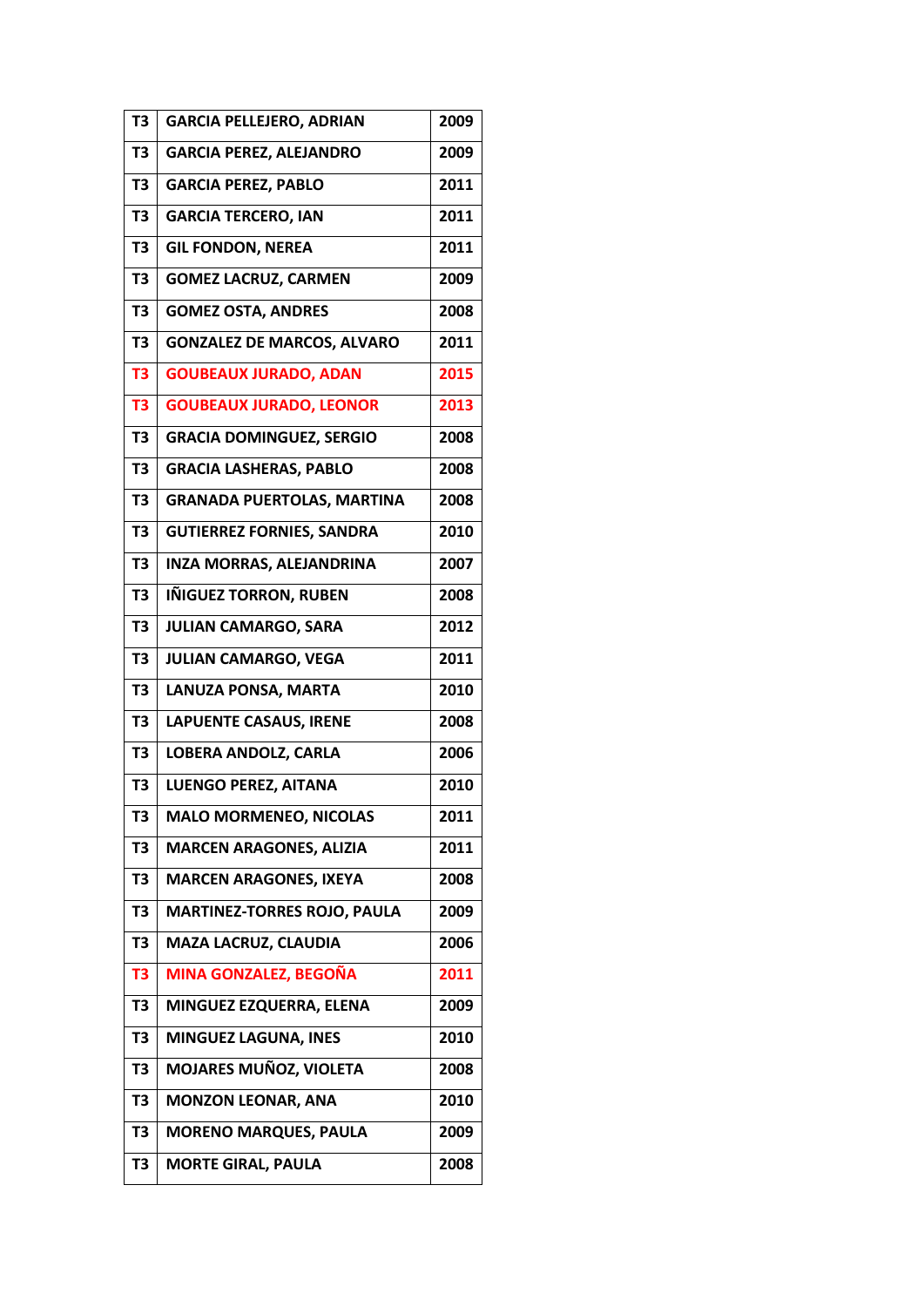| T <sub>3</sub> | <b>MURO MARTINEZ, MARIO</b>     | 2013 |
|----------------|---------------------------------|------|
| T <sub>3</sub> | <b>NAVARRO GASCON, MARIA</b>    | 2010 |
| T <sub>3</sub> | NUÑEZ FUMANAL, ESTHER           | 2011 |
| T <sub>3</sub> | NUÑEZ FUMANAL, RODRIGO          | 2008 |
| T <sub>3</sub> | <b>OSANZ GIMENEZ, ANDREA</b>    | 2008 |
| T <sub>3</sub> | PELLEJERO LOSA, UNAI            | 2012 |
| T <sub>3</sub> | PEÑA PARDOS, DANIEL             | 2011 |
| T <sub>3</sub> | PEÑA PARDOS, GUILLERMO          | 2009 |
| T <sub>3</sub> | PEREZ ASENSIO, NEREA            | 2010 |
| T <sub>3</sub> | PEREZ IGLESIAS, VIOLETA         | 2008 |
| T <sub>3</sub> | PEREZ PARDOS, DANIEL            | 2008 |
| T <sub>3</sub> | PEREZ PEREZ, HECTOR             | 2010 |
| T <sub>3</sub> | PEREZ VALENCIA, MANUEL          | 2006 |
| T <sub>3</sub> | PUEYO FRANCO, DANIEL            | 2012 |
| T <sub>3</sub> | <b>QUILEZ GRACIA, ACHER</b>     | 2011 |
| T <sub>3</sub> | <b>QUILEZ GRACIA, URIEL</b>     | 2008 |
| T <sub>3</sub> | RAMILLETE MALUMBRES, LEIRE      | 2011 |
| T <sub>3</sub> | REDONDO VILLARROYA, MARIA       | 2008 |
| T <sub>3</sub> | RIVAS CINCA, DELFIN             | 2011 |
| T <sub>3</sub> | <b>RIVAS CINCA, JUAN</b>        | 2011 |
| T <sub>3</sub> | RIVAS RUIZ, ANGELA              | 2011 |
| T3             | RIVERO GARRIDO, AITOR           | 2009 |
| T3             | RODRIGUEZ AGUADO, CLARA         | 2009 |
| T <sub>3</sub> | RODRIGUEZ GORRICHO, IVAN        | 2008 |
| T <sub>3</sub> | <b>ROMERA TORRES, IRENE</b>     | 2009 |
| T <sub>3</sub> | ROMERO ABADIA, ELSA             | 2010 |
| T3             | ROVIRA GONZALEZ, NOELIA         | 2008 |
| T3             | <b>RUIZ CARCAR, DAVID</b>       | 2012 |
| T <sub>3</sub> | <b>SALAVER GONZALEZ, GERMAN</b> | 2013 |
| T <sub>3</sub> | <b>SALINAS CHUECA, IRENE</b>    | 2010 |
| T3             | <b>SAMPER JARIA, HECTOR</b>     | 2006 |
| T3             | <b>SAMPER JARIA, OSCAR</b>      | 2010 |
| T <sub>3</sub> | <b>SANCHEZ NOVOA, NICOLAS</b>   | 2008 |
| T3             | SANDULIN COJOCARIU, FELICIA A.  | 2011 |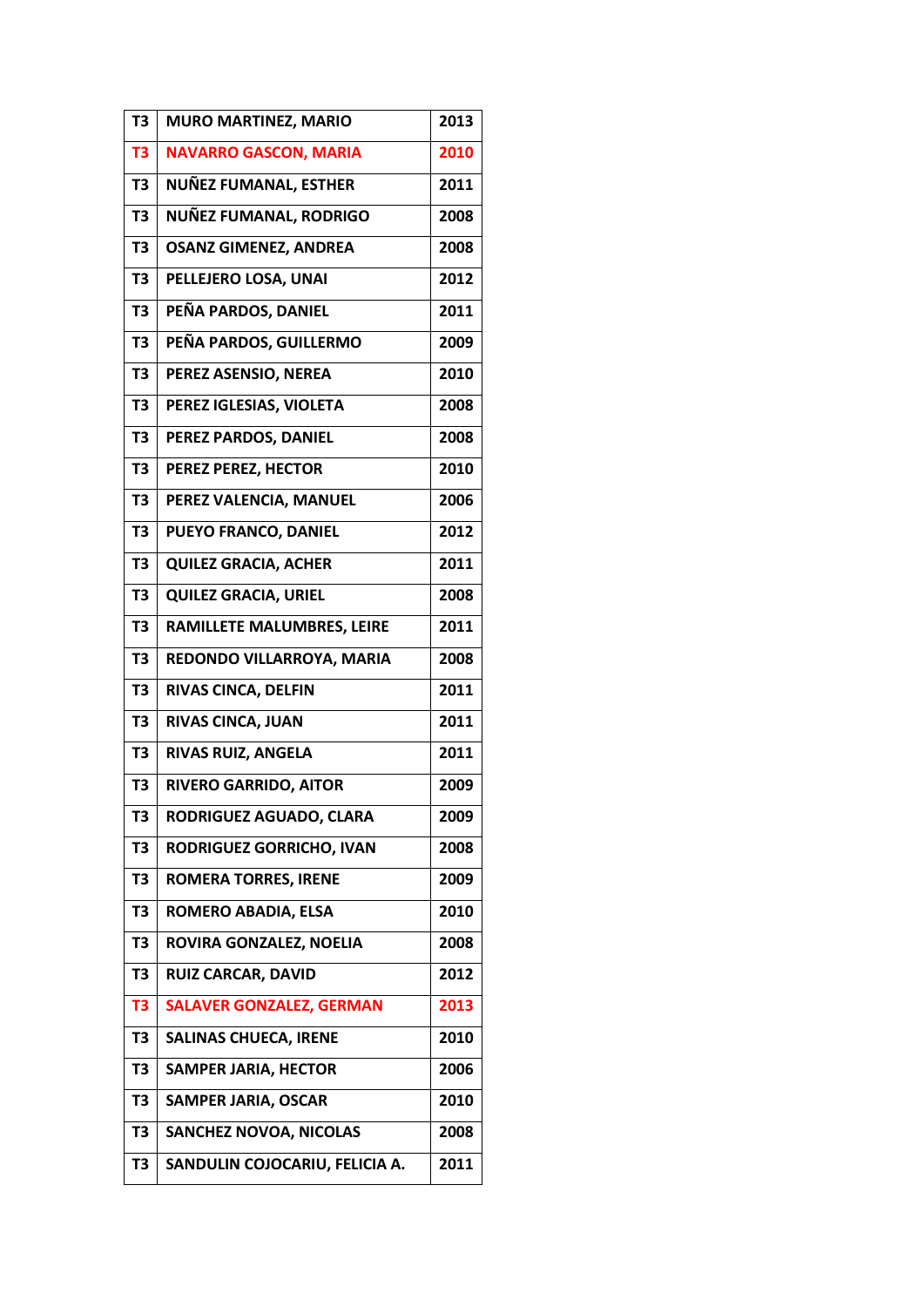| T <sub>3</sub> | SANTOLARIA MORENO, DANIEL          | 2008 |
|----------------|------------------------------------|------|
| T <sub>3</sub> | SANTOLARIA MORENO, JULIA           | 2011 |
| T <sub>3</sub> | SATURQUE SANCHEZ, LUCIA            | 2011 |
| T <sub>3</sub> | <b>SATURQUE SANCHEZ, MARCOS</b>    | 2008 |
| T <sub>3</sub> | <b>SISTAC GONZALEZ, CARMEN</b>     | 2008 |
| T <sub>3</sub> | SOLDEVILLA CANALIS, SARA           | 2005 |
| T <sub>3</sub> | <b>SUAREZ LOPEZ, VALERIA</b>       | 2007 |
| T <sub>3</sub> | <b>TEJERO PEREZ-SERRANO, ARITZ</b> | 2012 |
| T <sub>3</sub> | <b>TEJERO PEREZ-SERRANO, UNAI</b>  | 2010 |
| T <sub>3</sub> | <b>TEJERO TERREN, CLAUDIA</b>      | 2010 |
| T <sub>3</sub> | <b>TIRLOY ROMEO, LEO</b>           | 2013 |
| T <sub>3</sub> | <b>TORRALBA SAURI, LORIEN</b>      | 2013 |
| T <sub>3</sub> | <b>TORRES TARRAGÜEL, LEO</b>       | 2010 |
| T <sub>3</sub> | <b>TUYA GIRALDO, DIEGO</b>         | 2013 |
| T <sub>3</sub> | <b>UBIETO BALLEN, CARLOS</b>       | 2006 |
| T <sub>3</sub> | <b>UBIETO BALLEN, MARCOS</b>       | 2010 |
| T3             | <b>UBIETO NOGUEROL, CLOE</b>       | 2006 |
| T <sub>3</sub> | ULLO NARRO, GONZALO                | 2008 |
| T <sub>3</sub> | <b>VELA DIEST, MARTA</b>           | 2009 |
| T <sub>3</sub> | YAGÜE CERZOCIMO, ANGELA            | 2008 |
| <b>T4</b>      | <b>ABAD LOZANO, ALEX</b>           | 2011 |
| <b>T4</b>      | ABADIA PANTAZI, ALEXANDRA          | 2009 |
| T4             | <b>ABBAD LASIERRA, IVAN</b>        | 2006 |
| T4             | ABELLAN CASTILLO, ALEJANDRO        | 2007 |
| <b>T4</b>      | <b>AGUILA PALACIO, MARIO</b>       | 2007 |
| <b>T4</b>      | <b>ALLUE BURGASE, LORIEN</b>       | 2007 |
| <b>T4</b>      | <b>AMORETTI GARCIA, DIEGO</b>      | 2010 |
| Т4             | <b>ARILLA RIPOLL, MIGUEL</b>       | 2006 |
| <b>T4</b>      | <b>ARRIETA FUENTES, ANE</b>        | 2009 |
| Т4             | <b>ASENSIO PEREZ, CRISTIAN</b>     | 2009 |
| T4             | <b>BAIGORRI HERAS, ALBA</b>        | 2010 |
| <b>T4</b>      | <b>BARCELONA GASCÓN, ADRIANA</b>   | 2009 |
| <b>T4</b>      | <b>BARCELONA VAZQUEZ, DIEGO</b>    | 2007 |
| T4             | <b>BAROJA RUESGA, AITANA</b>       | 2009 |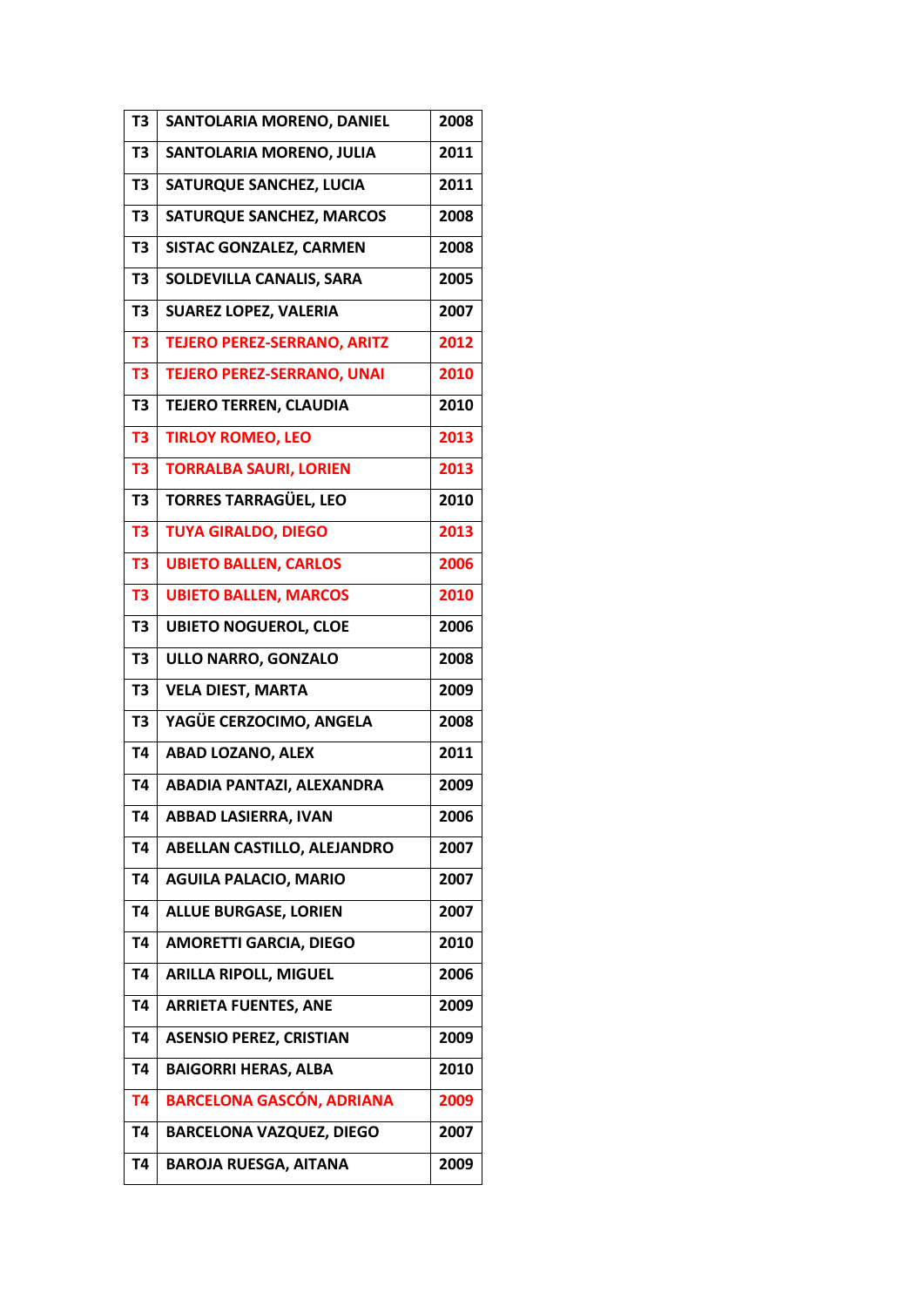| T4        | <b>BARRAQUE GRACIA, CARLOS</b>     | 2008 |
|-----------|------------------------------------|------|
| <b>T4</b> | <b>BARRIOS JIMENEZ, MARTINA</b>    | 2009 |
| T4        | <b>BELENGUER HERNANDO, MARA</b>    | 2011 |
| <b>T4</b> | BERNAD HERNANDEZ, ALEJANDRA        | 2009 |
| <b>T4</b> | <b>BLASCO BERGES, MIGUEL</b>       | 2009 |
| <b>T4</b> | <b>BOSQUE SORIANO, EDUARDO</b>     | 2006 |
| <b>T4</b> | <b>CABEZA LUÑO, ALBERTO</b>        | 2009 |
| <b>T4</b> | <b>CAMPOS CEBRIAN, JAIME</b>       | 2006 |
| <b>T4</b> | <b>CAMPOS GARCIA, LUCIA</b>        | 2011 |
| <b>T4</b> | <b>CANCIO CAYETANO, LUAR</b>       | 2014 |
| <b>T4</b> | <b>CEBOLLERO BELENGUER, JAVIER</b> | 2007 |
| <b>T4</b> | <b>CENTRO NAVARRO, IVAN</b>        | 2009 |
| T4        | <b>COARASA FUMARONI, SIMON</b>     | 2005 |
| <b>T4</b> | <b>CONDE VARELA, MARKUS</b>        | 2008 |
| <b>T4</b> | <b>CORTES BURGUETE, ANA</b>        | 2005 |
| <b>T4</b> | <b>CORTES CATALAN, VICTOR</b>      | 2007 |
| <b>T4</b> | <b>CUBILLO LARREA, JUNE</b>        | 2009 |
| <b>T4</b> | DE LA NAVA PINTANEL, GUILLERMO     | 2009 |
| <b>T4</b> | <b>DIEGO DIAZ, GONZALO</b>         | 2013 |
| <b>T4</b> | DIEZ GONZALEZ, MATEO               | 2009 |
| <b>T4</b> | DOÑATE ANDALUZ, CARLOTA            | 2011 |
| <b>T4</b> | <b>ECHENIQUE GELADO, EVA</b>       | 2005 |
| Τ4        | <b>ENGUITA ALONSO, MARIO</b>       | 2010 |
| Т4        | <b>ESCANERO LABORDA, JUAN</b>      | 2007 |
| Т4        | <b>FABREGAS URZOLA, JUAN</b>       | 2007 |
| T4        | <b>FANTOBA GAMBUS, MARCOS</b>      | 2007 |
| T4        | FERNANDEZ MARZO, ALEJANDRO         | 2009 |
| T4        | <b>FONDON MILAGROS, MIGUEL</b>     | 2009 |
| T4        | <b>GALAN MONREAL, LAURA</b>        | 2009 |
| T4        | <b>GARCES BORDERIAS, ALEJANDRO</b> | 2007 |
| T4        | <b>GARCES MARTI, CARLOS</b>        | 2006 |
| Т4        | <b>GARCIA ACHA, ALEJANDRO</b>      | 2008 |
| T4        | <b>GARCIA ACHA, MACARENA</b>       | 2012 |
| <b>T4</b> | <b>GARCIA GARCIA, JULIA</b>        | 2007 |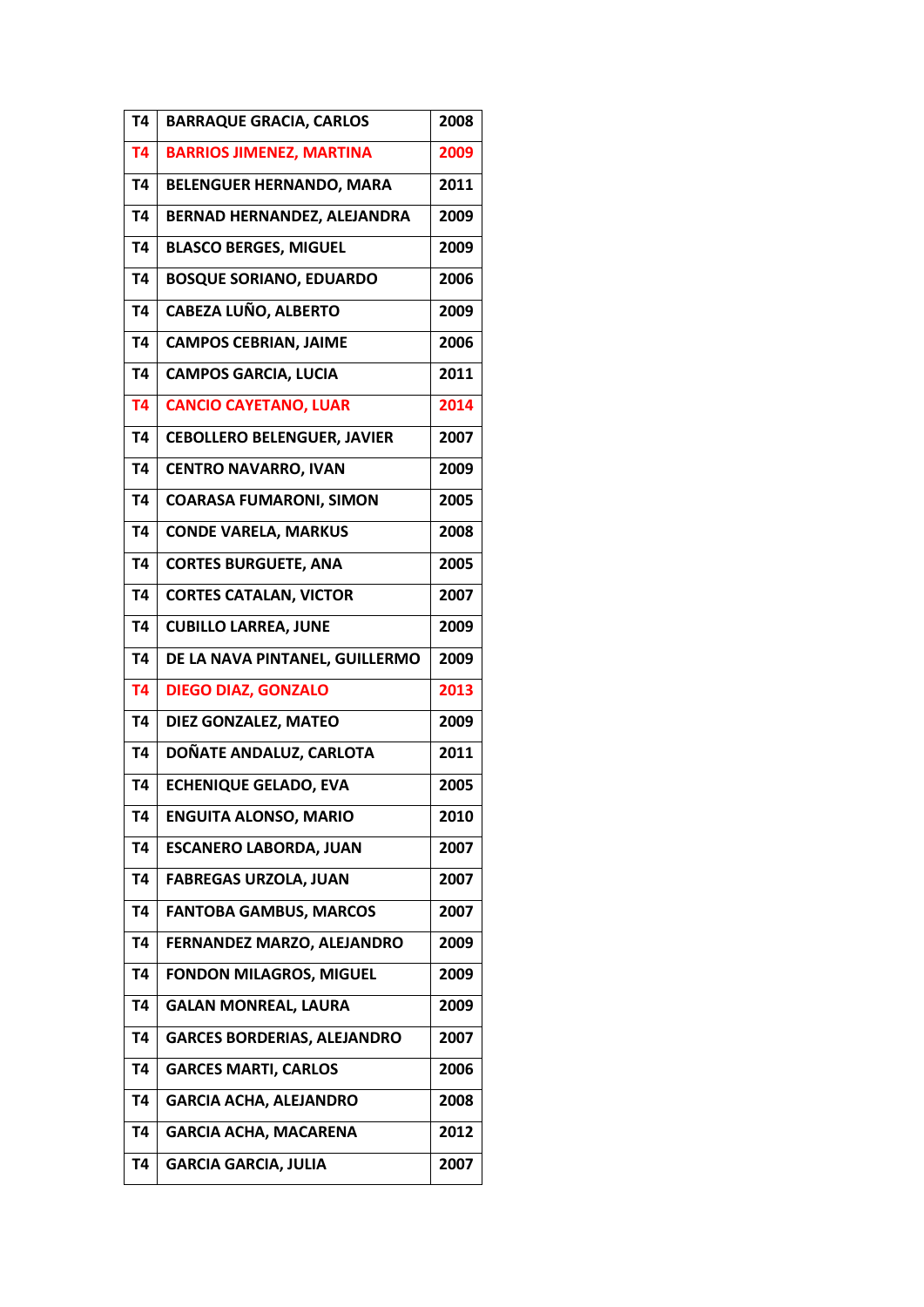| T4        | <b>GARI SERAL, DIEGO</b>          | 2007 |
|-----------|-----------------------------------|------|
| <b>T4</b> | <b>GASCON MARTINEZ, LUCIA</b>     | 2011 |
| T4        | <b>GIL GARCIA, AITANA</b>         | 2007 |
| <b>T4</b> | <b>GIL GARCIA, JAIME</b>          | 2012 |
| <b>T4</b> | <b>GOMEZ DE LLARENA, JAVIER</b>   | 2010 |
| <b>T4</b> | <b>GOMEZ DE LLARENA, MARIA</b>    | 2012 |
| T4        | <b>GOMEZ LALLANA, RUBEN</b>       | 2009 |
| <b>T4</b> | <b>GONZALEZ BARROSO, ARA</b>      | 2009 |
| T4        | <b>GRACIA GIMENEZ, EVA</b>        | 2005 |
| T4        | <b>GRACIA GIMENEZ, RAUL</b>       | 2006 |
| <b>T4</b> | <b>GRACIA RATERO, FRANCISCO</b>   | 2010 |
| <b>T4</b> | <b>HERNANDEZ AGUAR, AFRICA</b>    | 2011 |
| T4        | <b>HERNANDEZ MONGUILAN, INES</b>  | 2009 |
| T4        | <b>HERNANDEZ RECALDE, INES</b>    | 2007 |
| <b>T4</b> | <b>HERRERO SORIA, PABLO</b>       | 2008 |
| T4        | <b>HUARTE SANCHEZ, AIMAR</b>      | 2008 |
| <b>T4</b> | <b>JORDAN DE URRIES, FADRINE</b>  | 2010 |
| <b>T4</b> | <b>JORDAN DE URRIES, JACOBO</b>   | 2013 |
| <b>T4</b> | <b>JUSTE SIERRA, LUCAS</b>        | 2007 |
| <b>T4</b> | <b>LACHOS CARRASQUE, PAULA</b>    | 2009 |
| <b>T4</b> | LAHOZ MONTESINOS, DIEGO           | 2008 |
| <b>T4</b> | <b>LANAU CASTILLON, SARA</b>      | 2010 |
| T4        | LAZARO VELA, ALEXANDRA            | 2009 |
| T4        | LOGROÑO BAUTISTA, HECTOR          | 2009 |
| T4        | LOPEZ LOSFABLOS, NICOLAS          | 2007 |
| T4        | LUEZA HERNANDEZ, JOEL             | 2007 |
| T4        | <b>MARCELLAN RODRIGO, NICOLAS</b> | 2009 |
| Т4        | <b>MARIN MASCARAY, IRENE</b>      | 2009 |
| T4        | <b>MARTIN SARRIO, IVAN</b>        | 2008 |
| Т4        | <b>MARTINEZ CABRERIZO, ARIANA</b> | 2007 |
| T4        | <b>MARTINEZ FERNANDEZ, GORKA</b>  | 2009 |
| <b>T4</b> | <b>MARTINEZ GRANADA, PAULA</b>    | 2009 |
| <b>T4</b> | <b>MARTINEZ ORMAD, ELIAS</b>      | 2005 |
| Т4        | MILAN ESCALADA, PAULA             | 2007 |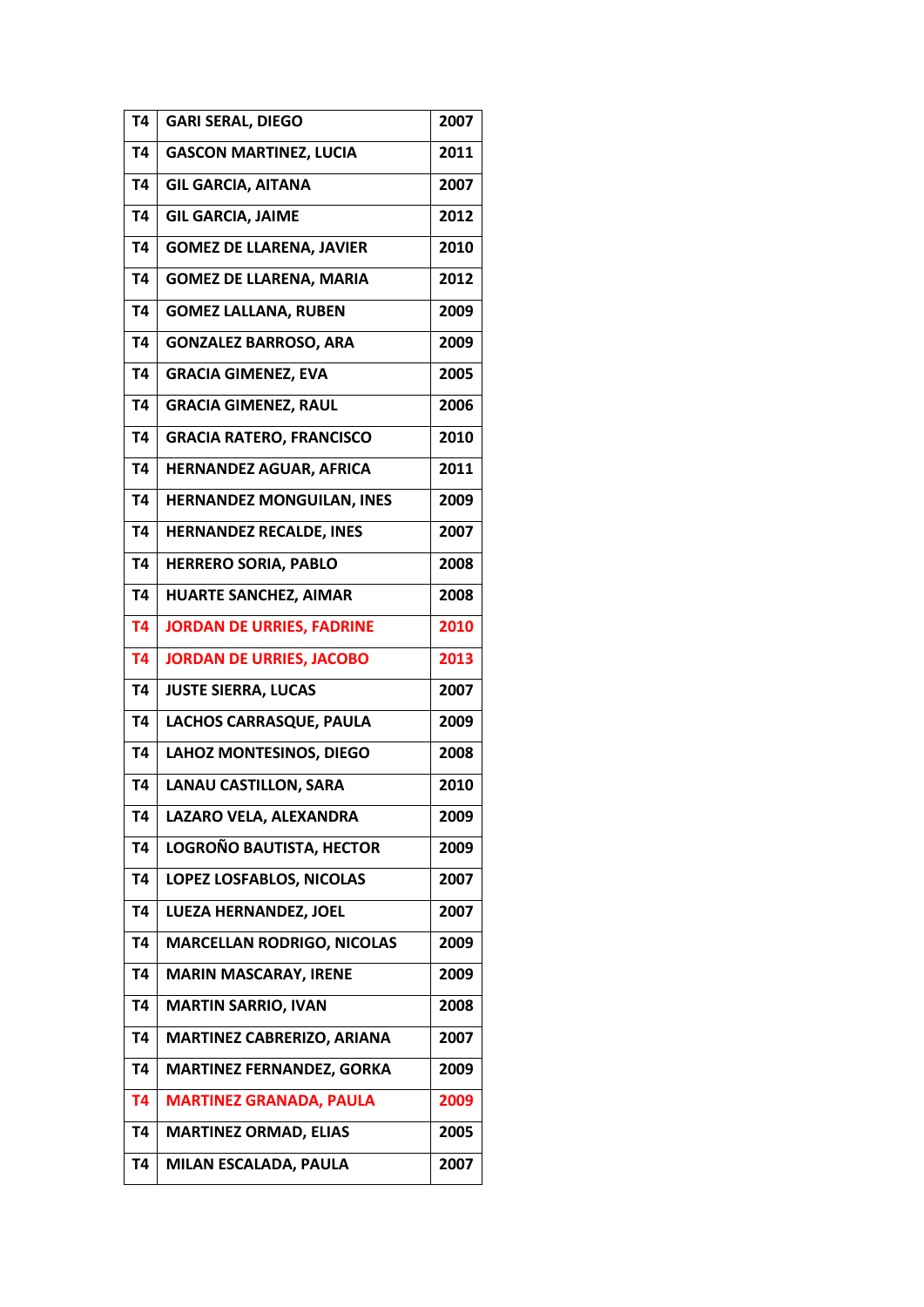| T <sub>4</sub> | <b>MILLAN URETA, RUBEN</b>    | 2008 |
|----------------|-------------------------------|------|
| <b>T4</b>      | <b>MIRANDA CAMBRA, JORGE</b>  | 2012 |
| T4             | <b>MONESMA PUIG, CARLA</b>    | 2009 |
| <b>T4</b>      | <b>MONESMA PUIG, JULIA</b>    | 2009 |
| <b>T4</b>      | <b>MURO ALCARAZ, DAVID</b>    | 2013 |
| <b>T4</b>      | <b>NASKOVA NINOVA, ELITSA</b> | 2009 |
| T4             | <b>NAVARRIO RIOS, LOLA</b>    | 2012 |
| <b>T4</b>      | <b>NAVARRIO RIOS, LUCAS</b>   | 2012 |
| <b>T4</b>      | NOVILLO LOBACO, MARTINA       | 2011 |
| <b>T4</b>      | OLIVAN SARASA, CANDELA        | 2009 |
| <b>T4</b>      | OLIVAN VALERO, OLMEDO         | 2009 |
| <b>T4</b>      | <b>OLMO LASANTA, JORGE</b>    | 2009 |
| <b>T4</b>      | <b>ORTE MATEO, PAULA</b>      | 2009 |
| <b>T4</b>      | PASCUAL ROMERO, LUCAS         | 2008 |
| <b>T4</b>      | PASCUAL ROMERO, MARCOS        | 2009 |
| <b>T4</b>      | PAZOS CAMINO, JORGE           | 2006 |
| <b>T4</b>      | <b>PERALES CASAS, LAURA</b>   | 2012 |
| <b>T4</b>      | PEREZ GARCIA, NESTOR          | 2009 |
| <b>T4</b>      | PEREZ GRACIA, ADRIAN          | 2013 |
| T4             | PEREZ HERNANDEZ, LARA         | 2007 |
| <b>T4</b>      | PITT ALONSO, AMAYA            | 2012 |
| <b>T4</b>      | PULIDO SANTOS, JUAN           | 2012 |
| T4             | PURROY VICENTE, MARTI         | 2007 |
| T4             | <b>RALUY SALAS, JESUS</b>     | 2006 |
| Т4             | <b>RECIO LUEZA, BRUNO</b>     | 2007 |
| T4             | RICO ORTIZ, MARIO             | 2007 |
| T4             | RICOL DOLADER, HECTOR         | 2011 |
| T4             | RICOL DOLADER, IVAN           | 2009 |
| T4             | RODRIGUEZ ALASTRUEY, LUCAS    | 2008 |
| T4             | <b>RODRIGUEZ RAMOS, ARES</b>  | 2007 |
| T4             | ROMERO ARANDA, ROCIO          | 2009 |
| Т4             | SAINZ TORAÑO, SOFIA           | 2009 |
| T4             | SAMPEDRO BUJALANCE, NAIARA    | 2005 |
| Т4             | <b>SANCHEZ HERAS, CLAUDIA</b> | 2007 |